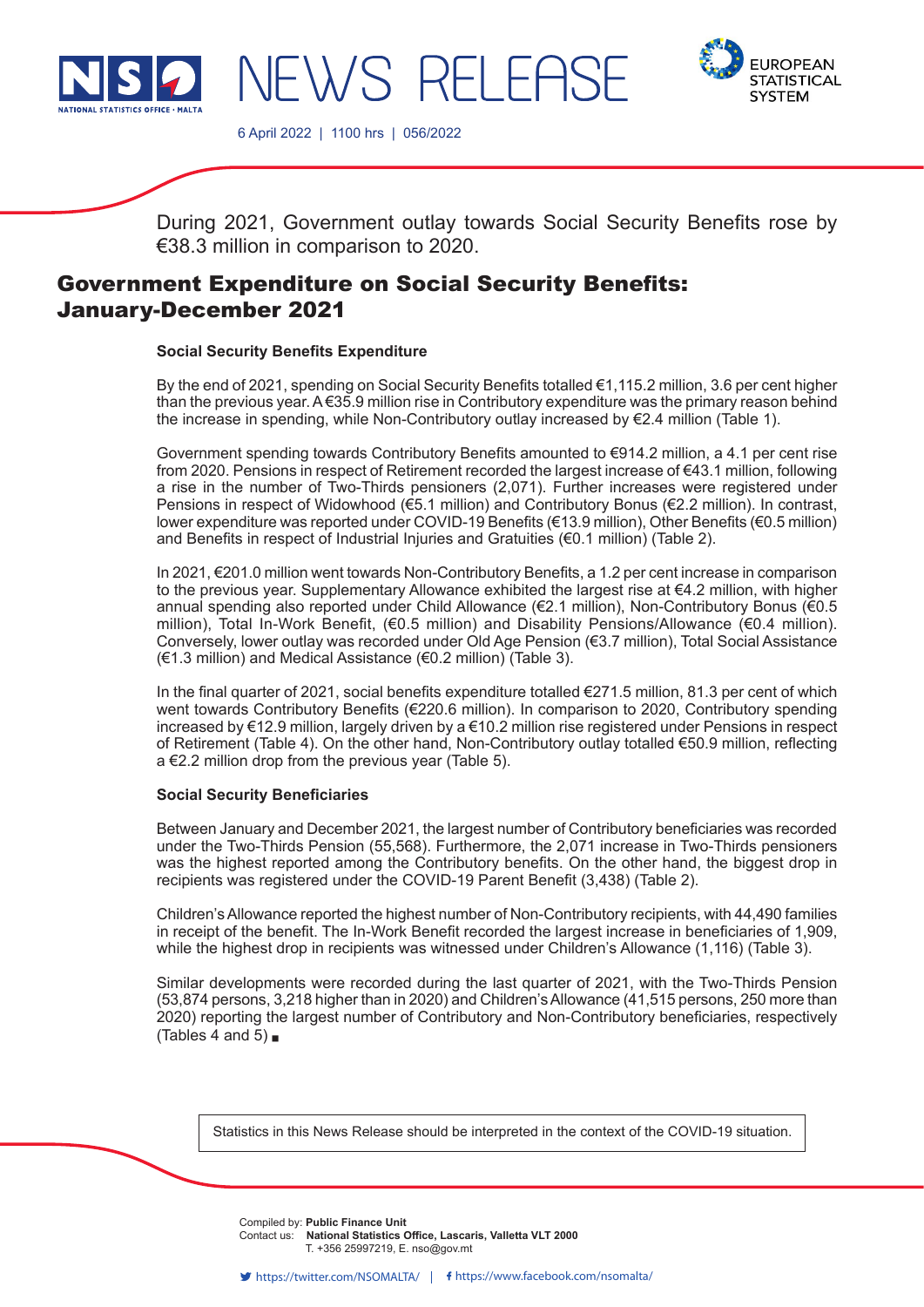| <b>Description</b>                    | Jan-Dec      | Jan-Dec   | Jan-Dec   | Jan-Dec 2021 / Jan-Dec 2020 |          |  |
|---------------------------------------|--------------|-----------|-----------|-----------------------------|----------|--|
|                                       | 2019<br>2020 |           | 2021      | Change                      | % change |  |
|                                       |              | € 000     |           |                             |          |  |
| Contributory Benefits                 | 810,874      | 878,270   | 914.219   | 35,949                      | 4.1      |  |
| Non-Contributory Benefits             | 187,066      | 198.641   | 200.998   | 2,357                       | 1.2      |  |
| <b>Total Social Security Benefits</b> | 997,940      | 1,076,911 | 1,115,217 | 38,306                      | 3.6      |  |

#### **Table 1. Social Security Benefits Expenditure by period and description**





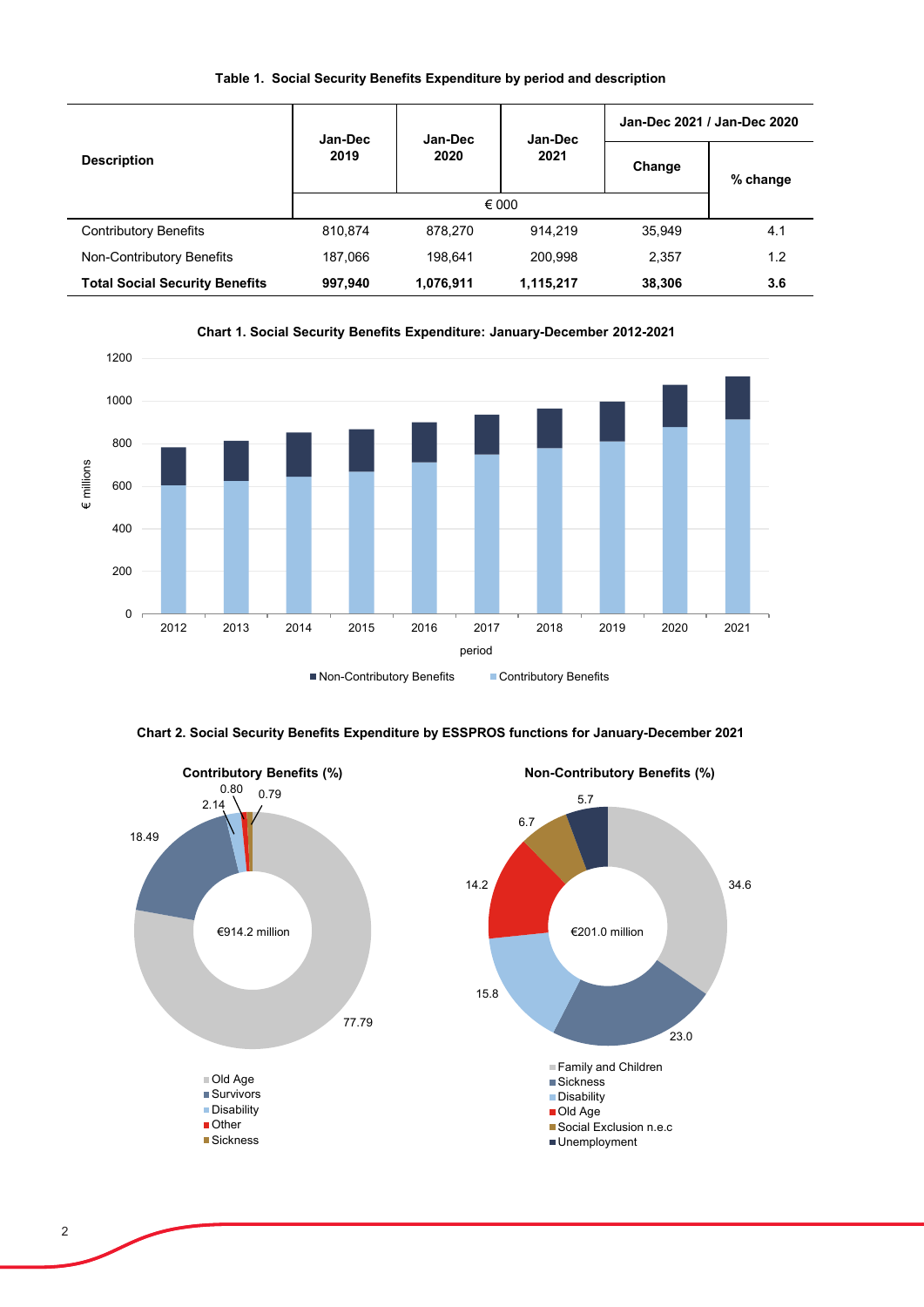|                                                               | <b>Jan-Dec 2019</b>  |                          | Jan-Dec 2020         |         | Jan-Dec 2021         |         |
|---------------------------------------------------------------|----------------------|--------------------------|----------------------|---------|----------------------|---------|
| <b>Description</b>                                            | <b>Beneficiaries</b> | € 000                    | <b>Beneficiaries</b> | € 000   | <b>Beneficiaries</b> | € 000   |
| <b>Contributory Benefits</b>                                  |                      | 810,874                  |                      | 878,270 |                      | 914,219 |
| Pensions in respect of Retirement                             |                      | 558,608                  |                      | 598,231 |                      | 641,365 |
| <b>Retirement Pension</b>                                     | 6,029                | 28,345                   | 5,773                | 32,167  | 5,733                | 30,661  |
| <b>National Minimum Pension</b>                               | 6,656                | 38,753                   | 7,160                | 42,876  | 8,009                | 47,151  |
| <b>Increased Retirement Pension</b>                           | 653                  | 5,931                    | 1,154                | 8,994   | 1,080                | 7,574   |
| <b>Two-Thirds Pension</b>                                     | 51,254               | 467,655                  | 53,497               | 490,741 | 55,568               | 529,178 |
| <b>Increased National Minimum Pension</b>                     | 1,891                | 17,542                   | 2,650                | 23,076  | 2,832                | 26,389  |
| Decreased National Minimum Pension                            | 63                   | 381                      | 69                   | 377     | 73                   | 414     |
| Pensions in respect of Invalidity                             |                      | 20,957                   | $\blacksquare$       | 19,698  | $\blacksquare$       | 19,718  |
| <b>Invalidity Pension</b>                                     | 170                  | 744                      | 132                  | 524     | 114                  | 640     |
| Increased Invalidity Pension                                  | 69                   | 483                      | 57                   | 387     | 47                   | 267     |
| National Minimum Invalidity Pension                           | 3,472                | 19,717                   | 3,123                | 18,787  | 2,932                | 18,811  |
| Decreased National Minimum Invalidity<br>Pension <sup>1</sup> | 3                    | 12                       | $\overline{2}$       | C       | $\overline{2}$       | C       |
| Pensions in respect of Widowhood                              |                      | 142,138                  |                      | 148,783 |                      | 153,902 |
| <b>Widows' Pension</b>                                        | 204                  | 1,647                    | 204                  | 1,346   | 155                  | 1,224   |
| Early Survivors' Pension                                      | 1,922                | 16,055                   | 1,990                | 16,103  | 1,916                | 13,944  |
| <b>Survivors' Pension</b>                                     | 8,993                | 77,201                   | 9,795                | 85,892  | 10,908               | 97,030  |
| National Minimum Widows' Pension                              | 6,246                | 47,235                   | 5,840                | 45,442  | 5,436                | 41,704  |
| Benefits in respect of Industrial Injuries<br>and Gratuities  |                      | 1,815                    |                      | 1,495   |                      | 1,406   |
| Injury Benefit                                                | 2,000                | 1,463                    | 1,567                | 1,165   | 1,456                | 1,061   |
| <b>Injury Pension</b>                                         | 236                  | 302                      | 223                  | 300     | 212                  | 315     |
| <b>Injury Gratuity</b>                                        | 23                   | 51                       | 15                   | 29      | 16                   | 30      |
| <b>Other Benefits</b>                                         |                      | 10,673                   |                      | 13,347  |                      | 12,832  |
| Unemployment Benefit <sup>2</sup>                             | 1,118                | 785                      | 4,296                | 3,491   | 1,864                | 2,384   |
| Special Unemployment Benefit                                  | 171                  | 127                      | 298                  | 274     | 183                  | 153     |
| <b>Maternity Benefit</b>                                      | 3,587                | 3,375                    | 3,454                | 3,318   | 3,325                | 3,345   |
| Sickness Benefit                                              | 20,267               | 5,542                    | 18,366               | 5,760   | 19,132               | 6,120   |
| Orphans' Allowance                                            | 12                   | 67                       | 11                   | 62      | 8                    | 47      |
| Marriage Grant                                                | 2,749                | 778                      | 1,505                | 440     | 3,057                | 782     |
| COVID-19 Benefits <sup>3</sup>                                |                      | 0                        |                      | 14,522  |                      | 614     |
| Additional Unemployment Benefit                               |                      |                          | 2,163                | 2,133   |                      |         |
| Disability Benefit                                            |                      |                          | 380                  | 523     |                      |         |
| <b>Medical Benefit</b>                                        |                      |                          | 1,706                | 2,505   |                      |         |
| Parent Benefit                                                |                      | $\overline{\phantom{a}}$ | 4,601                | 9,361   | 1,163                | 614     |
| <b>Bonus</b>                                                  |                      | 76,683                   |                      | 82,195  |                      | 84,383  |

#### **Table 2. Social Security Contributory Benefits by period and description**

<sup>c</sup>Confidential

<sup>1</sup>For confidentiality reasons, 2020 and 2021 outlay for Decreased National Minimum Invalidity Pension has been included under National Minimum Invalidity Pension.

 $^2$ The increase in unemployment benefit beneficiaries in 2020 is related to the introduction of the COVID-19 Additional Unemployment Benefit, with payments first made in April 2020.

 $^3$ Introduced to aid individuals working in the private sector who, as a result of the COVID-19 pandemic, became unemployed or unable to go to work due to medical or family reasons.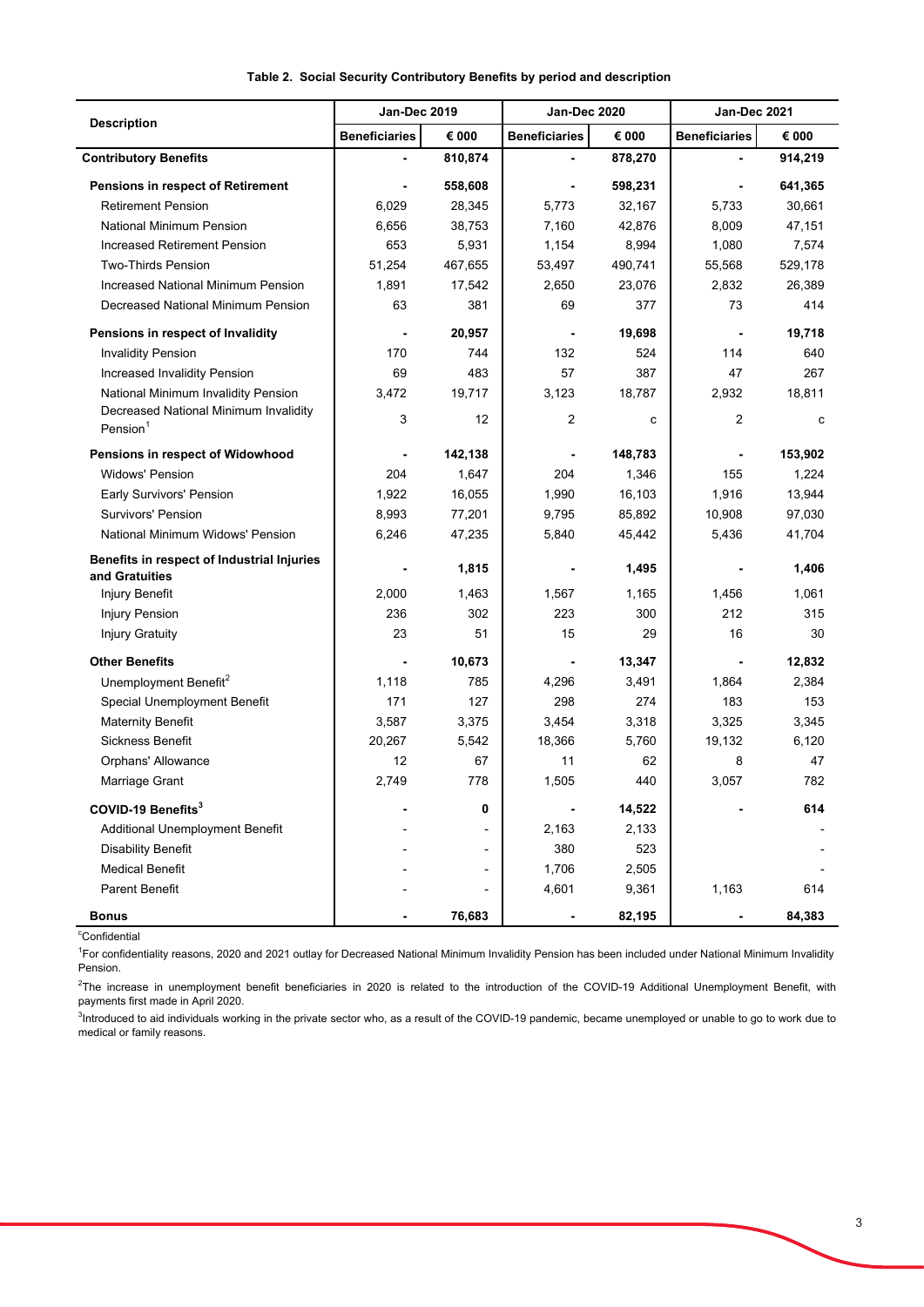|                                              | <b>Jan-Dec 2019</b>  |                | Jan-Dec 2020         |         | Jan-Dec 2021         |         |
|----------------------------------------------|----------------------|----------------|----------------------|---------|----------------------|---------|
| <b>Description</b>                           | <b>Beneficiaries</b> | € 000          | <b>Beneficiaries</b> | € 000   | <b>Beneficiaries</b> | € 000   |
| <b>Non-Contributory Benefits</b>             |                      | 187,066        |                      | 198,641 |                      | 200,998 |
| <b>Child Allowance</b>                       |                      | 39,511         |                      | 41,795  |                      | 43,876  |
| <b>Children's Allowance</b>                  | 42,678               | 37,665         | 45,606               | 39,346  | 44,490               | 38,158  |
| <b>Foster Child Allowance</b>                | 191                  | 1,846          | 187                  | 1,638   | 197                  | 1,989   |
| Child Benefit Bonus <sup>1</sup>             |                      |                | 2,986                | 811     | 3,230                | 999     |
| Children's Allowance Supplement <sup>2</sup> |                      |                |                      |         | 43,655               | 2,730   |
| <b>Old Age Pension</b>                       |                      | 31,818         |                      | 36,170  | ÷,                   | 32,425  |
| Age Pension                                  | 5,031                | 22,626         | 4,906                | 24,898  | 4,671                | 21,767  |
| Increased Carers' Allowance                  | 1,145                | 7,240          | 1,266                | 8,868   | 1,416                | 8,480   |
| Assistance Visually Impaired                 | 389                  | 1,953          | 413                  | 2,403   | 424                  | 2,178   |
| <b>Disability Pensions/Allowance</b>         |                      | 24,742         |                      | 29,121  | $\blacksquare$       | 29,516  |
| <b>Disability Child Allowance</b>            | 1,652                | 2,234          | 1,716                | 2,305   | 1,866                | 2,887   |
| <b>Disability Assistance</b>                 | 169                  | 624            | 205                  | 813     | 260                  | 906     |
| Severe Disability Assistance                 | 3,289                | 17,212         | 3,398                | 19,553  | 3,704                | 19,425  |
| Increased Severe Disability Assistance       | 670                  | 4,673          | 787                  | 6,450   | 872                  | 6,297   |
| <b>Total Social Assistance</b>               |                      | 50,096         |                      | 47,357  | $\blacksquare$       | 46,040  |
| Drug Addicts Allowance                       | 59                   | 48             | 70                   | 52      | 87                   | 50      |
| Social Assistance                            | 4,987                | 22,410         | 4,598                | 21,521  | 4.444                | 20,144  |
| Carers' Allowance                            | 271                  | 1,030          | 356                  | 1,418   | 407                  | 3,656   |
| Social Assistance for Single Parents         | 2,734                | 12,087         | 2,616                | 12,055  | 2,597                | 11,509  |
| <b>Unemployment Assistance</b>               | 1,099                | 3,886          | 1,107                | 3,696   | 933                  | 2,889   |
| Social Assistance Board                      | 6                    | $\overline{7}$ | 4                    | 6       | 3                    | 4       |
| Unemployment Assistance Taper                | 2,710                | 6,083          | 2,010                | 4,025   | 1,625                | 3,212   |
| Subsidiary Unemployment Assistance           | 1,350                | 4,546          | 1,236                | 4,584   | 1,284                | 4,575   |
| <b>Medical Assistance</b>                    |                      | 18,505         | ä,                   | 18,525  | ÷,                   | 18,287  |
| <b>Sickness Assistance</b>                   | 12,226               | 18,410         | 11,969               | 18,446  | 11,859               | 18,191  |
| Leprosy Assistance                           | 23                   | 54             | 21                   | 51      | 18                   | 37      |
| <b>Milk Grant</b>                            | 55                   | 41             | 58                   | 28      | 64                   | 58      |
| <b>Supplementary Allowance</b>               | 24,254               | 8,706          | 23,405               | 9,299   | 22,949               | 13,480  |
| <b>Total In-Work Benefit</b>                 |                      | 4,430          |                      | 6,522   | $\blacksquare$       | 7,013   |
| In-Work Benefit                              | 5,133                | 4,430          | 5,337                | 5,869   | 7,246                | 6,373   |
| In-Work Supplement <sup>3</sup>              |                      |                | 3,276                | 653     | 2,541                | 641     |
| <b>Bonus</b>                                 |                      | 9,258          |                      | 9,852   |                      | 10,362  |

# **Table 3. Social Security Non-Contributory Benefits by period and description**

 $\overline{a}$ 

<sup>1</sup>Introduced in 2020.<br><sup>2</sup>Supplementary payment to Children's Allowance recipients, first payments made in January 2021.<br><sup>3</sup>Supplementary payment to In-Work Benefit recipients, introduced in 2020.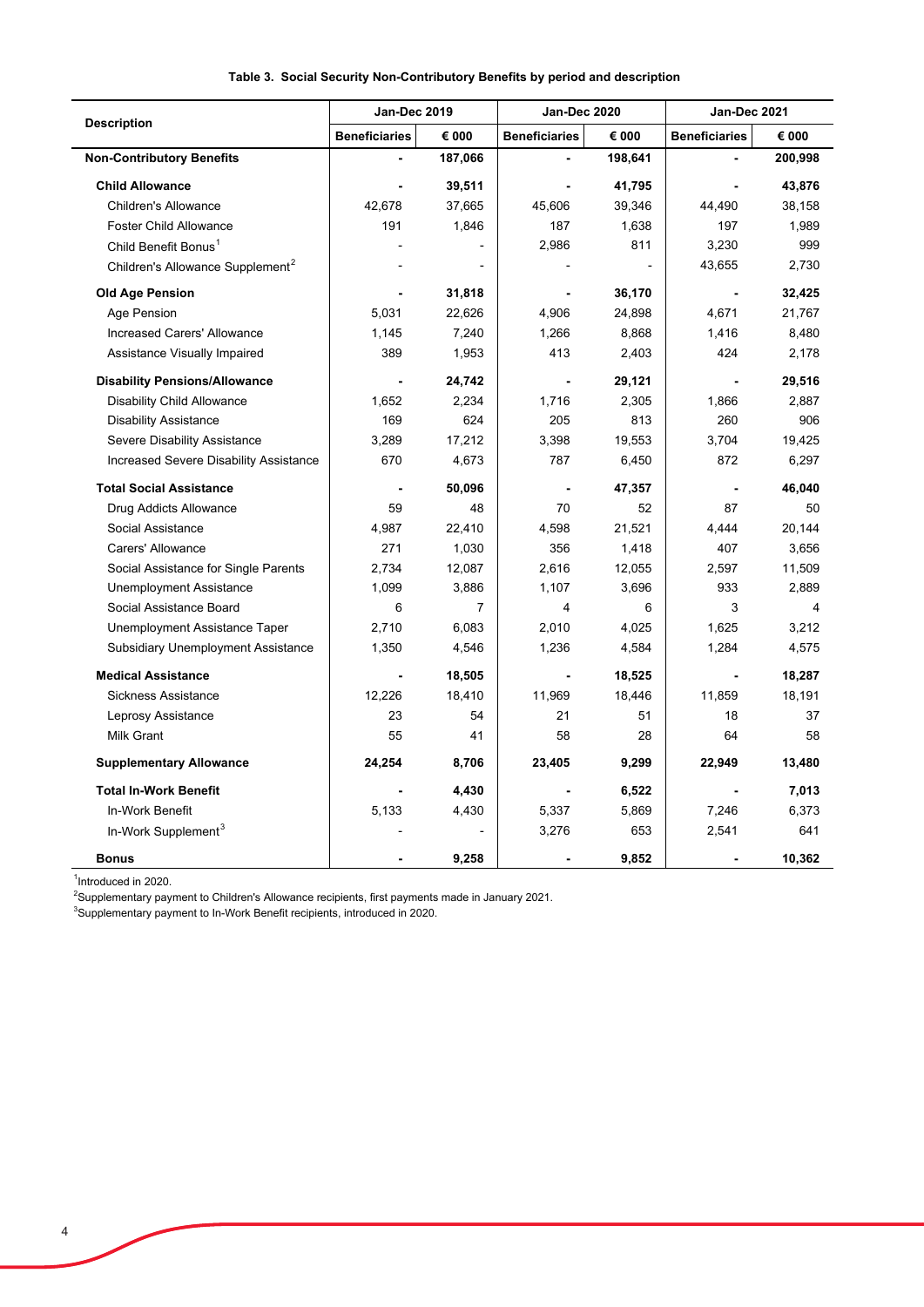|                                                                     | Oct-Dec 2019         |                | Oct-Dec 2020         |                | Oct-Dec 2021             |                |
|---------------------------------------------------------------------|----------------------|----------------|----------------------|----------------|--------------------------|----------------|
| <b>Description</b>                                                  | <b>Beneficiaries</b> | € 000          | <b>Beneficiaries</b> | € 000          | <b>Beneficiaries</b>     | € 000          |
| <b>Contributory Benefits</b>                                        |                      | 199,678        |                      | 207,728        |                          | 220,610        |
| Pensions in respect of Retirement                                   |                      | 133,632        |                      | 140,468        | $\overline{\phantom{a}}$ | 150,700        |
| <b>Retirement Pension</b>                                           | 4,989                | 6,150          | 5,516                | 7,962          | 4,603                    | 5,342          |
| <b>National Minimum Pension</b>                                     | 6,317                | 11,871         | 6,858                | 10,252         | 7,670                    | 9,339          |
| Increased Retirement Pension                                        | 577                  | 1,340          | 1,090                | 2,541          | 517                      | 1,354          |
| <b>Two-Thirds Pension</b>                                           | 49,763               | 108,902        | 50,656               | 113,595        | 53,874                   | 128,543        |
| <b>Increased National Minimum Pension</b>                           | 1,770                | 5,283          | 2,540                | 6,031          | 2,497                    | 6,030          |
| Decreased National Minimum Pension                                  | 55                   | 85             | 64                   | 87             | 64                       | 91             |
| Pensions in respect of Invalidity                                   |                      | 6,292          |                      | 4.456          |                          | 4,977          |
| <b>Invalidity Pension</b>                                           | 145                  | 224            | 105                  | 134            | 90                       | 208            |
| Increased Invalidity Pension                                        | 63                   | 152            | 46                   | 96             | 38                       | 36             |
| National Minimum Invalidity Pension                                 | 3.078                | 5,917          | 2,765                | 4,227          | 2,610                    | 4,733          |
| Decreased National Minimum Invalidity<br>Pension $1$                | $\overline{2}$       | C              | $\overline{2}$       | c              | $\overline{2}$           | c              |
| Pensions in respect of Widowhood                                    |                      | 32,968         |                      | 34,793         |                          | 35,838         |
| <b>Widows' Pension</b>                                              | 195                  | 383            | 153                  | 535            | 142                      | 315            |
| Early Survivors' Pension                                            | 1,848                | 3,745          | 1,753                | 3,667          | 1,443                    | 3,056          |
| Survivors' Pension                                                  | 8,626                | 18,265         | 9,372                | 20,413         | 10,351                   | 23,227         |
| National Minimum Widows' Pension                                    | 5,658                | 10,575         | 5,365                | 10,177         | 4,791                    | 9,241          |
| Benefits in respect of Industrial<br><b>Injuries and Gratuities</b> |                      | 529            |                      | 349            |                          | 357            |
| <b>Injury Benefit</b>                                               | 679                  | 428            | 478                  | 274            | 438                      | 262            |
| <b>Injury Pension</b>                                               | 225                  | 91             | 215                  | 67             | 201                      | 88             |
| <b>Injury Gratuity</b>                                              | 5                    | 9              | 5                    | 8              | 5                        | $\overline{7}$ |
| <b>Other Benefits</b>                                               |                      | 2,734          |                      | 3,293          | $\overline{a}$           | 4,594          |
| Unemployment Benefit                                                | 434                  | 175            | 1,419                | 578            | 432                      | 1,454          |
| Special Unemployment Benefit                                        | 55                   | 31             | 122                  | 79             | 41                       | 27             |
| <b>Maternity Benefit</b>                                            | 1,012                | 911            | 1,009                | 863            | 901                      | 1,092          |
| <b>Sickness Benefit</b>                                             | 6,744                | 1,408          | 6,319                | 1,607          | 7,191                    | 1,815          |
| Orphans' Allowance                                                  | 10                   | 14             | 8                    | 11             | 8                        | 9              |
| Marriage Grant                                                      | 691                  | 195            | 550                  | 154            | 1,037                    | 198            |
| COVID-19 Benefits <sup>2</sup>                                      |                      | $\overline{a}$ |                      | 48             |                          | 1              |
| Additional Unemployment Benefit                                     |                      | ۰              |                      | $\blacksquare$ |                          |                |
| <b>Disability Benefit</b>                                           |                      | $\overline{a}$ |                      |                |                          |                |
| <b>Medical Benefit</b>                                              |                      | ä,             | 16                   | 17             | ÷,                       |                |
| <b>Parent Benefit</b>                                               |                      |                | 24                   | 31             | 3                        | $\mathbf{1}$   |
| <b>Bonus</b>                                                        |                      | 23,523         |                      | 24,321         |                          | 24,143         |

#### **Table 4. Social Security Contributory Benefits by quarter and description**

<sup>c</sup>Confidential

<sup>1</sup>For confidentiality reasons, Decreased National Minimum Invalidity Pension outlay has been included under National Minimum Invalidity Pension.

<sup>2</sup>Introduced to aid individuals working in the private sector who, as a result of the COVID-19 pandemic, became unemployed or unable to go to work due to medical or family reasons.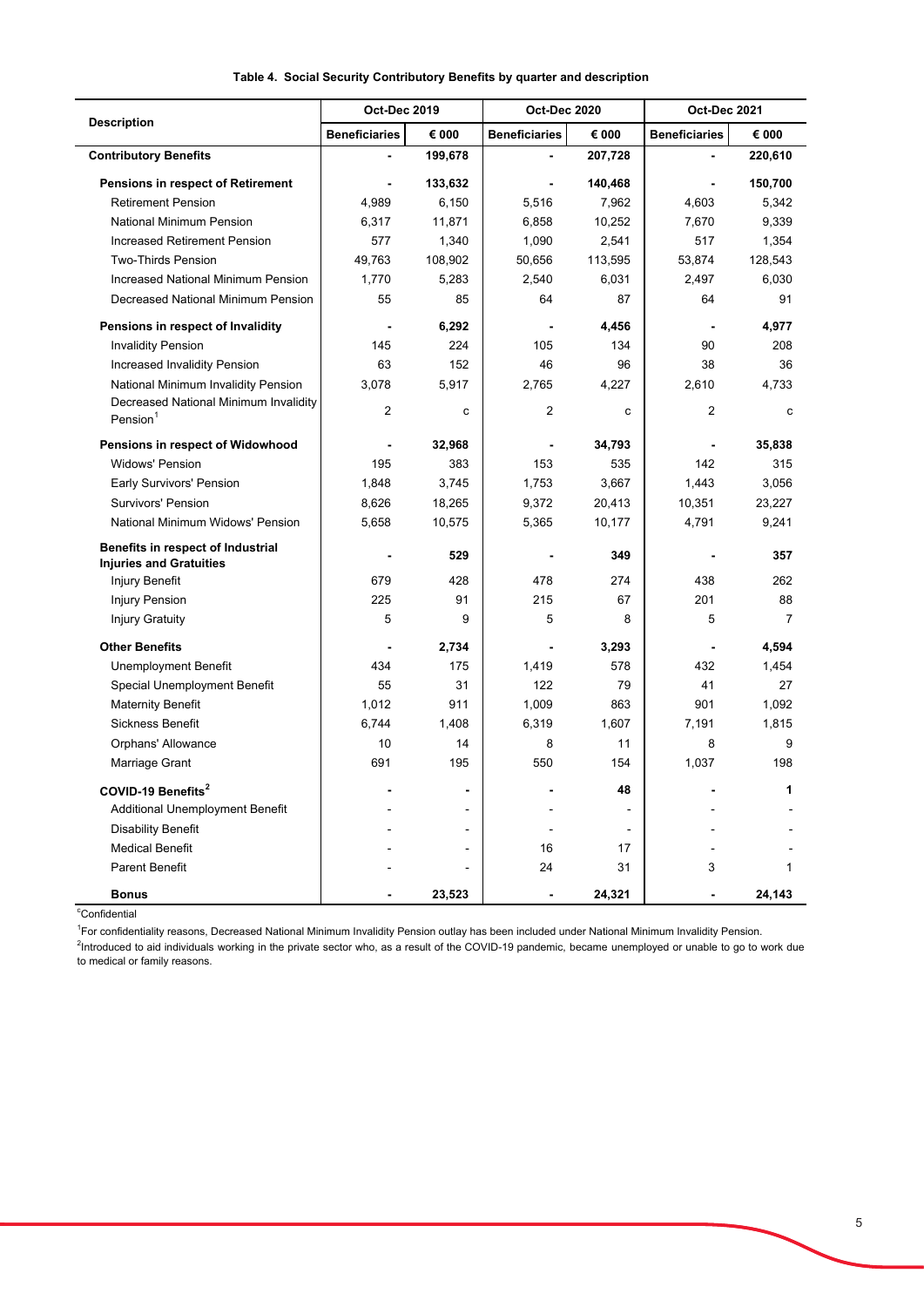|                                              | <b>Oct-Dec 2019</b>  |                | Oct-Dec 2020         |        | Oct-Dec 2021             |        |
|----------------------------------------------|----------------------|----------------|----------------------|--------|--------------------------|--------|
| <b>Description</b>                           | <b>Beneficiaries</b> | € 000          | <b>Beneficiaries</b> | € 000  | <b>Beneficiaries</b>     | € 000  |
| <b>Non-Contributory Benefits</b>             |                      | 45,316         |                      | 53,010 |                          | 50,860 |
| <b>Child Allowance</b>                       |                      | 9,566          |                      | 10,712 | $\overline{\phantom{0}}$ | 11,152 |
| <b>Children's Allowance</b>                  | 40,224               | 9,095          | 41,265               | 10,132 | 41,515                   | 9,471  |
| <b>Foster Child Allowance</b>                | 176                  | 471            | 176                  | 420    | 185                      | 621    |
| Child Benefit Bonus <sup>1</sup>             |                      |                | 978                  | 160    | 868                      | 163    |
| Children's Allowance Supplement <sup>2</sup> |                      | $\overline{a}$ |                      |        | 41,336                   | 897    |
| <b>Old Age Pension</b>                       |                      | 7,553          |                      | 10,220 | $\blacksquare$           | 7,795  |
| Age Pension                                  | 4,644                | 5,285          | 4,580                | 6,969  | 4,159                    | 4,397  |
| Increased Carers' Allowance                  | 1,027                | 1,783          | 1,138                | 2,564  | 1,209                    | 2,860  |
| Assistance Visually Impaired                 | 380                  | 485            | 397                  | 687    | 409                      | 538    |
| <b>Disability Pensions/Allowance</b>         |                      | 6,010          |                      | 8,484  | $\blacksquare$           | 6,568  |
| <b>Disability Child Allowance</b>            | 1,570                | 597            | 1,626                | 618    | 1,761                    | 995    |
| <b>Disability Assistance</b>                 | 159                  | 148            | 193                  | 264    | 249                      | 141    |
| Severe Disability Assistance                 | 3,133                | 4,066          | 3,256                | 5,704  | 3,591                    | 4,225  |
| Increased Severe Disability Assistance       | 662                  | 1,199          | 764                  | 1,898  | 847                      | 1,208  |
| <b>Total Social Assistance</b>               |                      | 11,294         |                      | 11,116 | $\blacksquare$           | 10,353 |
| Drug Addicts Allowance                       | 31                   | 12             | 27                   | 13     | 31                       | 8      |
| Social Assistance                            | 4,235                | 4,937          | 4,041                | 4,968  | 3,858                    | 3,657  |
| Carers' Allowance                            | 225                  | 264            | 293                  | 345    | 343                      | 2,344  |
| Social Assistance for Single Parents         | 2,336                | 2,738          | 2,355                | 2,844  | 2,244                    | 2,179  |
| <b>Unemployment Assistance</b>               | 742                  | 893            | 802                  | 965    | 486                      | 416    |
| Social Assistance Board <sup>3</sup>         | 3                    | 3              | 1                    | c      | $\Omega$                 | 0      |
| Unemployment Assistance Taper                | 1.781                | 1,378          | 1,239                | 818    | 1.114                    | 745    |
| Subsidiary Unemployment Assistance           | 932                  | 1,069          | 985                  | 1,162  | 959                      | 1,004  |
| <b>Medical Assistance</b>                    |                      | 4,248          |                      | 4,342  | $\blacksquare$           | 4,215  |
| Sickness Assistance                          | 11,328               | 4,221          | 11,184               | 4,320  | 10,920                   | 4,180  |
| Leprosy Assistance                           | 22                   | 12             | 19                   | 10     | 17                       | 3      |
| Milk Grant                                   | 26                   | 15             | 31                   | 12     | 21                       | 31     |
| <b>Supplementary Allowance</b>               | 23,357               | 2,231          | 22,547               | 2,463  | 21,942                   | 4,567  |
| <b>Total In-Work Benefit</b>                 |                      | 1,294          |                      | 2,158  |                          | 1,919  |
| In-Work Benefit                              | 3,602                | 1,294          | 3,290                | 1,949  | 5,935                    | 1,778  |
| In-Work Supplement <sup>4</sup>              |                      |                | 831                  | 209    | 554                      | 140    |
| <b>Bonus</b>                                 |                      | 3,119          |                      | 3,516  |                          | 4,291  |

### **Table 5. Social Security Non-Contributory Benefits by quarter and description**

 $\overline{a}$ 

L,

<sup>c</sup>Confidential <sup>1</sup>Introduced in 2020.

 $^2$ Supplementary payment to Children's Allowance recipients, first payments made in January 2021.

4 Supplementary payment to In-Work Benefit recipients, introduced in 2020. <sup>3</sup>For confidentiality reasons, Social Assistance Board outlay for 2020 has been included under corresponding Unemployment Assistance expenditure.